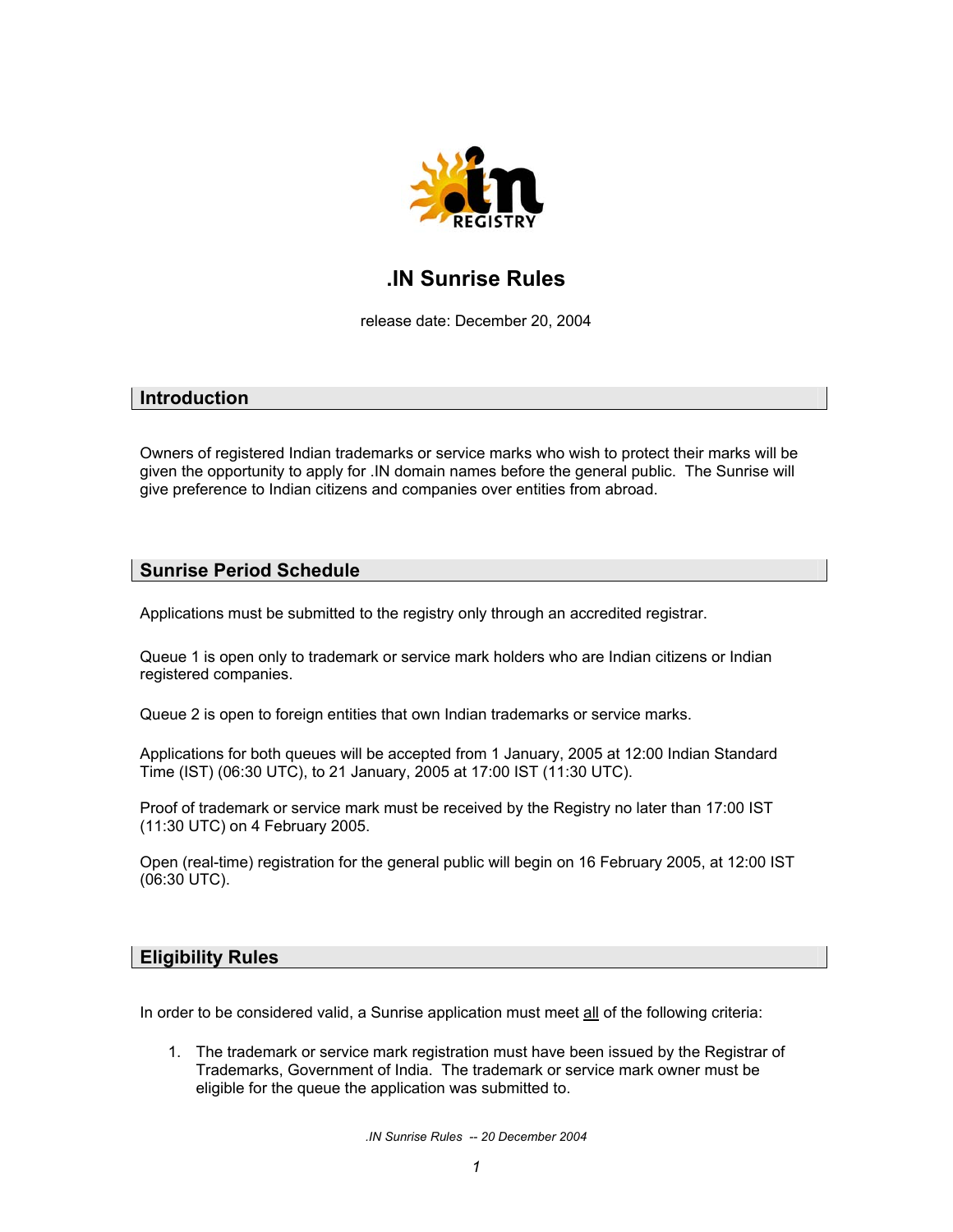- 2. The trademark or service mark registration must be current (non-expired) and valid, and must have been issued in the applicant's name prior to December 31, 2004.
- 3. The domain name applied for must be identical to the textual or word elements of the trademark or service mark that is registered (discounting any domain extension element).

3a. The domain name applied for must be represented in ASCII characters only. Only letters, digits, and hyphens will be accepted in a domain name. No applications for domain names in internationalized script (including diacritical marks) shall be accepted.

3b. Spaces or punctuation that appear in trademark registrations can either be represented in the domain name by a hyphen, or can be disregarded. Similarly, ampersands (&) in the trademark can be disregarded, represented by a hyphen, or represented by the letters "and" (or the equivalent term in the language of the trademark registration, subject to 3a above).

4. The applicant must submit proof of its trademark or service mark to the Registry for verification, as per the proof of trademark guidelines.

## **Names Not Eligible**

Certain domain names have been reserved for use by the government, constitutional bodies, and the Registry. A list of these domain names will be published for public reference on the [www.registry.in](http://www.registry.in/) Web site. Applications for these domain names will be rejected.

Applications must conform to general Registry registration policies. For example, domain names shorter than 3 characters or longer than 63 characters are not accepted, nor are domain names that begin or end with hyphens.

Only letters, digits, and hyphens will be accepted in a domain name. No applications for domain names in internationalized script (including diacritical marks) shall be accepted.

### **Application Process**

Applications must be submitted to the registry through an accredited registrar.

Applications will be taken for domains in the following zones:

**.in co.in net.in org.in gen.in firm.in ind.in**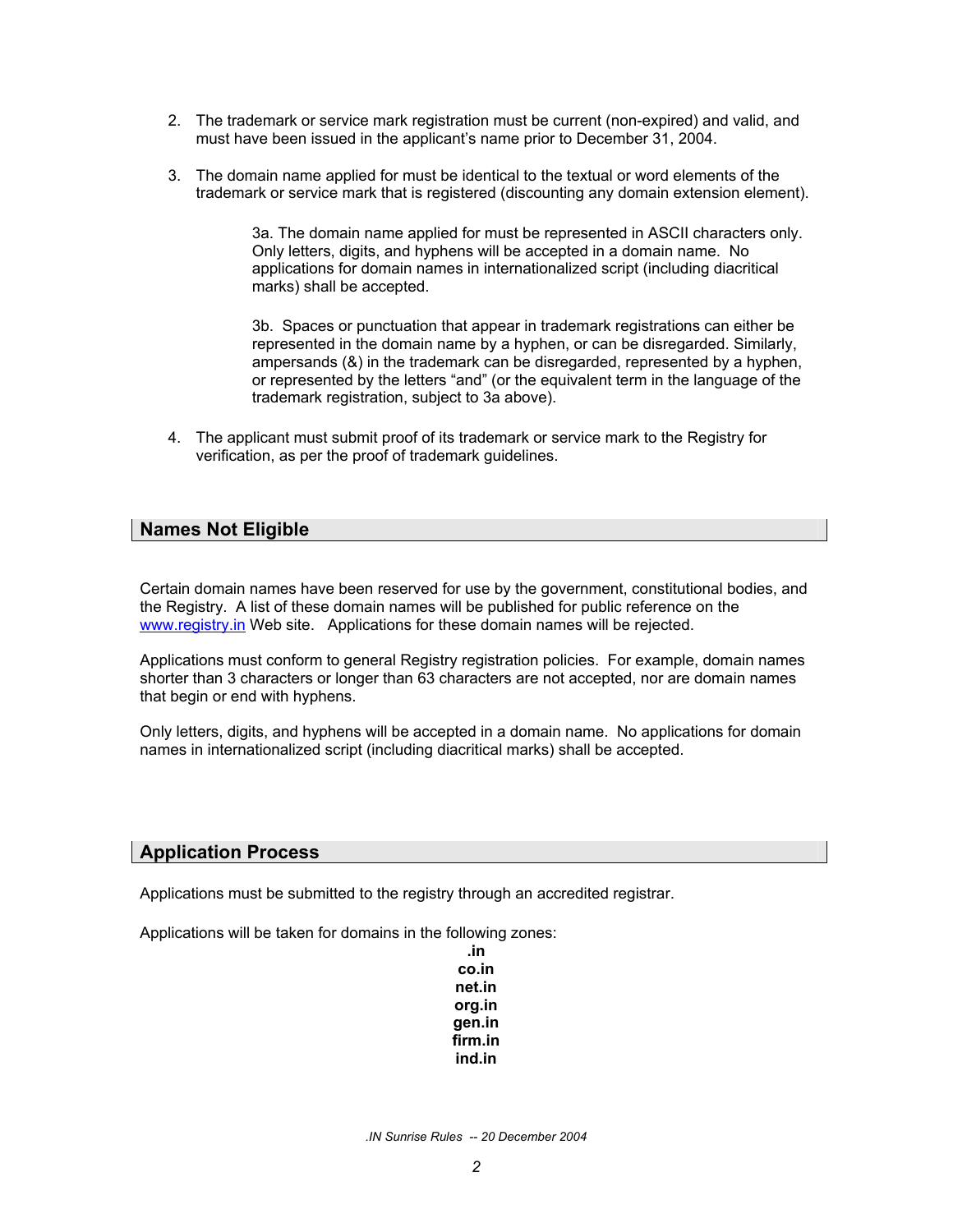A trademark or service mark holder is allowed to apply for domain names in more than one zone based on the same mark. Applicants must submit separate applications for each unique domain name they are interested in.

The following information must be submitted by the registrar:

- The domain name being applied for
- ASCII character name of the trademark or service mark
- Date the trademark or service mark registration was issued by the Indian Trade Marks Registry
- Trademark Number
- Whether the trademark holder is an Indian registered company or Indian citizen, or whether it is a foreign entity that owns an Indian trademark.
- Contact information, as described at the [www.registry.in](http://www.registry.in/) Web site. In the application, the owner of the trademark must be listed as the Registrant. An authorized representative of the trademark owner must be listed as the Administrative contact.

## **Term and Prices**

Sunrise domains that are awarded will be registered for an initial term of five years.

- 1. Registrars will be assessed an application fee of Rs 150 for each application they submit, assessed to the registrar's deposit account at the time of application.
- 2. The registrar's account will also be charged for the five-year Create term at the time the award determination is made.
- 3. All Sunrise fees charged to registrars are non-refundable.

## **Proof of Trademark Guidelines**

Upon application, applicants must send the documentation described below to the Registry for verification. This will assist in the prevention of false applications.

Applicant must provide:

- 1. A legible photocopy of the trademark certificate via postal mail or courier. This copy must be attested to be a true copy by a notary, magistrate, oath commissioner, gazetted officer, or other party authorized by the competent authority.
- 2. A notarized affidavit in a form prescribed by the Registry. This will be available on the [www.registry.in](http://www.registry.in/) site.
- 3. A printout of the application confirmation e-mail that the Registry sent to the registrar and the applicant.

*.IN Sunrise Rules -- 20 December 2004*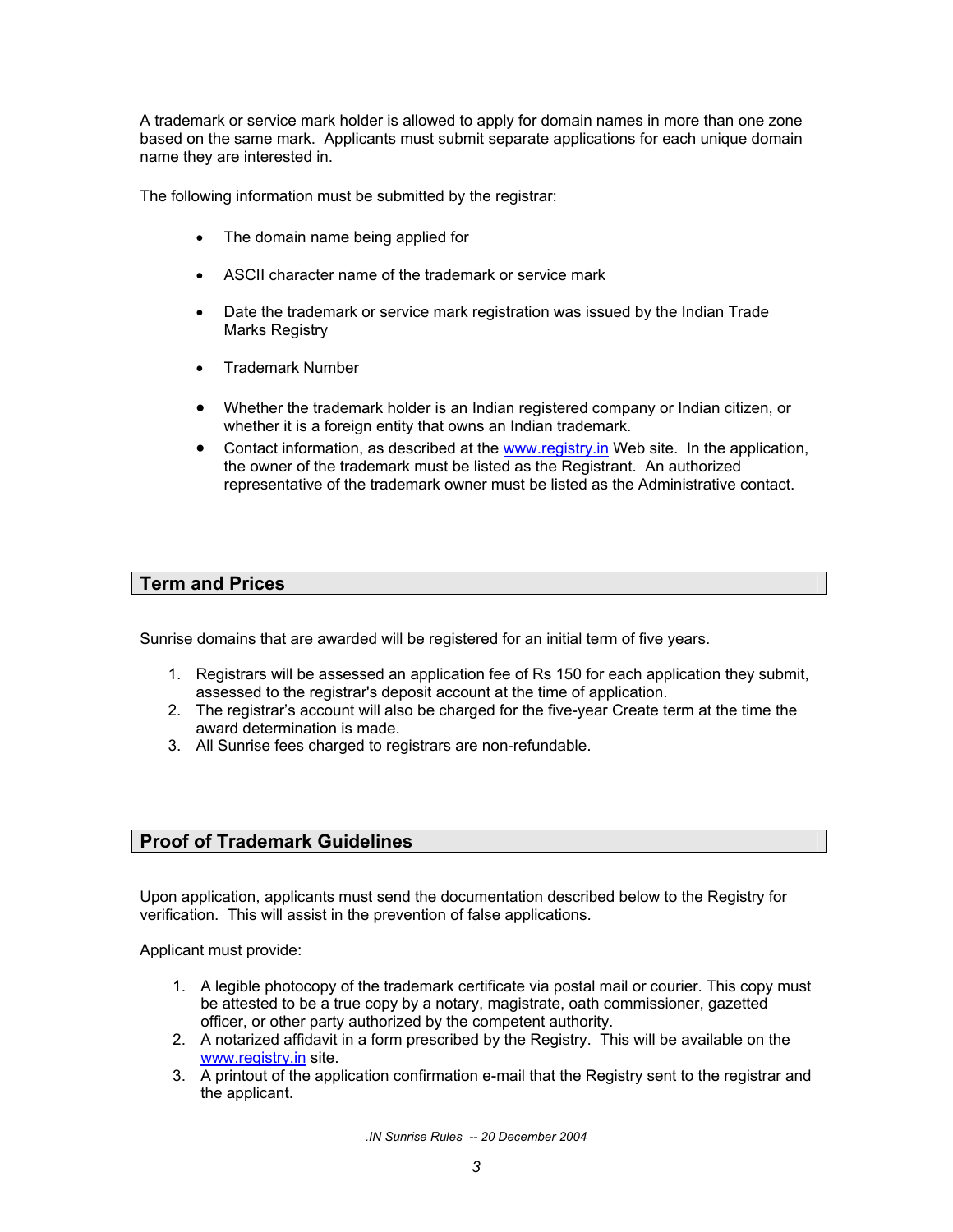A separate copy of the trademark certificate, affidavit, and e-mail printout should be sent for *each and every* domain name applied for.

Original trademark certificates should not be sent to the Registry. The Registry will have no responsibility / liability to return any document sent to it. Scanned electronic copies, printouts from online trademark databases, faxed copies of trademark certificates, etc. will not be accepted.

Trademark documentation should be sent to:

NIXI (National Internet Exchange of India) Attention: .IN Sunrise 612-A, Chiranjiv Tower 43 Nehru Place New Delhi - 110019 India

Telephone: +91.11.26224.001 www.nixi.org

The Registry reserves the right to demand any other documents as desired by it from the registrar with whom the applicant has filed his application. .

The deadline for receipt of trademark certificate documentation by the Registry is 17:00 IST (11:30 UTC) on 4 February 2005. Documentation received after that time will be ignored, and applications without documentation will be considered failed.

## **Award Process**

The Registry will examine that the documentation provided supports the application duly supports the application for the Sunrise registration.

Where there are two or more applications for the same domain name, priority will be assigned in the following order.

- 1. Applications in Queue 1 have priority over applications in Queue 2.
- 2. The priority of applications in a queue will be assigned based on the applications' timestamp as recorded by the Registry.
- 3. For each unique domain name applied for, the Registry will perform a facial examination of the first priority application's trademark certificate.
- 4. If the priority application satisfies all the Sunrise criteria, the Registry will award the domain to the priority applicant.
- 5. If the priority applicant's trademark does not satisfy all of the Sunrise criteria, that application will be considered failed.
- 6. The Registry will then examine the trademark of the next priority application for that domain name.
- 7. This process will repeat until:
	- a. a valid application is found and an award is made, or
	- b. the queues of applications for that domain name are exhausted. If no valid application is received, then the domain name will be made available in open registration.

*.IN Sunrise Rules -- 20 December 2004*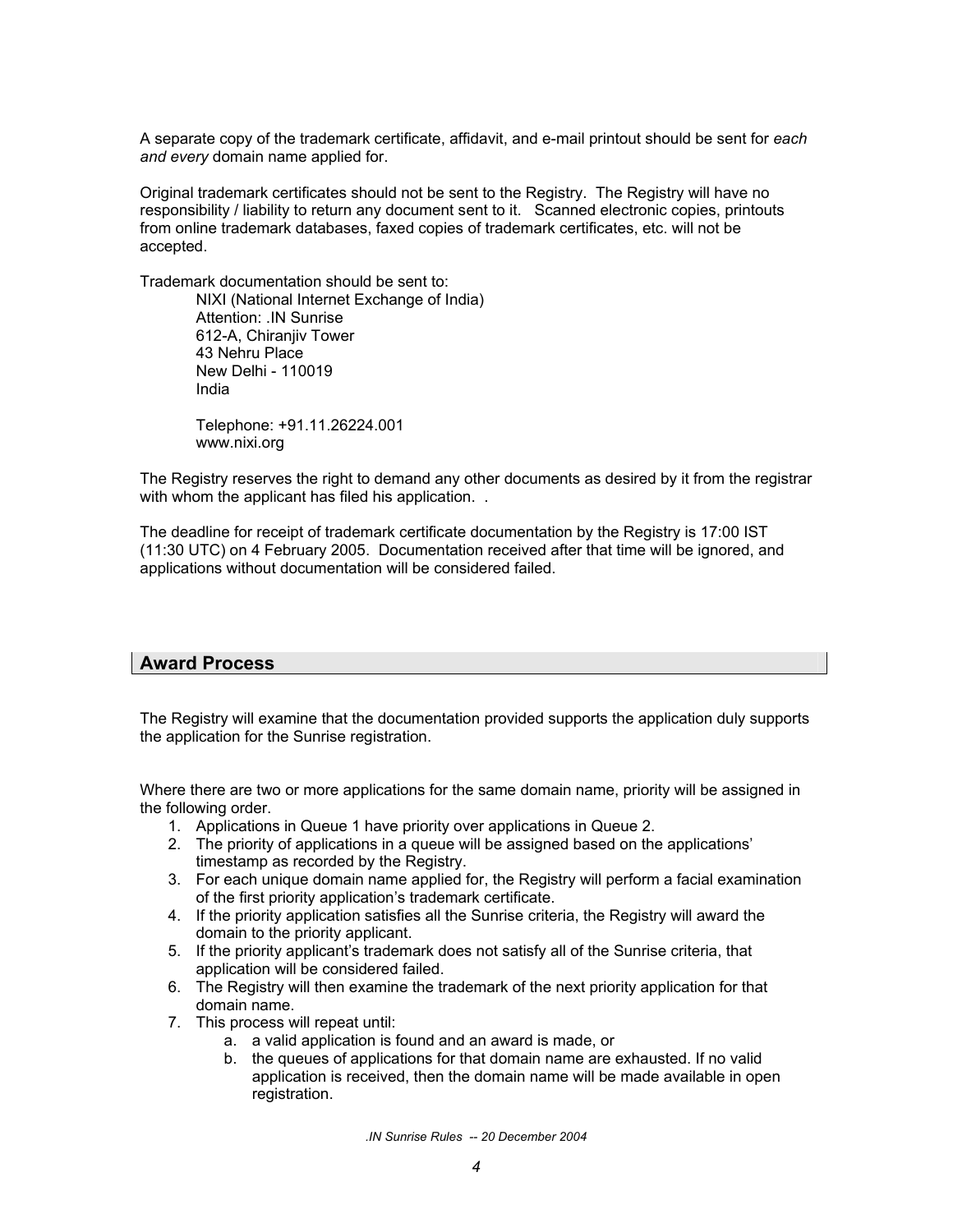- 8. If a registrar has insufficient funds in its account with the Registry to cover the award fee and domain creation, the Registry may at its discretion reject that application and move to the next application for that domain.
- 9. If the award status of an applied-for domain name has not been determined by the time open registration begins for the general public, the Registry reserves the right to create that domain name in the registry using generic place-holder data. That place-held domain can then be updated by the Registry if an award is made, or deleted and thereby made available in open registration if no award is made.

### **Sunrise Awards; Opening for Real-Time Registrations; Transfers**

Sunrise awards will be announced through the publication of the WHOIS, shortly before open registration begins for the general public on 16 February.

During the Sunrise period, the Registry may (but is not obligated to) post lists of domains that have been applied for.

The Registry may lock domain names (statuses: serverDeleteProhibited, serverUpdateProhibited, serverTransferProhibited, serverRenewProhibited) registered during the Sunrise Period at the registry level for a period of up to 180 days following the end of the Sunrise Period. The only exceptions are for transfers required as a result of: a decision in a .IN Dispute Resolution Process administrative proceeding, or an order from any court of competent jurisdiction. In addition, names subject to one or more pending legal proceeding may not be transferred. Registrants will be allowed to change nameservers on their domains during the lock period.

## **Legal Notices**

**Representations.** By applying to register a Domain Name in accordance with the Sunrise registration conditions of the Registration Agreement, the applicant hereby represents and warrants that:

(a) the statements that the applicant has made in his Registration Agreement with the registrar are complete and accurate;

(b) the registration of the Domain Name complies with the Sunrise registration conditions set forth in the Registration Agreement;

(c) to the applicant's knowledge, the Domain Name will not infringe upon or otherwise violate the rights of any third party;

(d) you are not registering the Domain Name for an unlawful purpose; and

(e) the applicant will not knowingly use the Domain Name in violation of any applicable laws or regulations. It is the applicant's responsibility to determine whether the Domain Name registration infringes or violates someone else's rights.

**Cancellations, Transfers, and Changes.** The Registry will cancel, transfer, or otherwise make changes to a domain name registration under the following circumstances:

a. Receipt of written or appropriate electronic instructions from the registrar, applicant, or their authorized agent to take such action; and/or

b. Receipt of an order from a court or arbitral tribunal, in each case of competent jurisdiction,